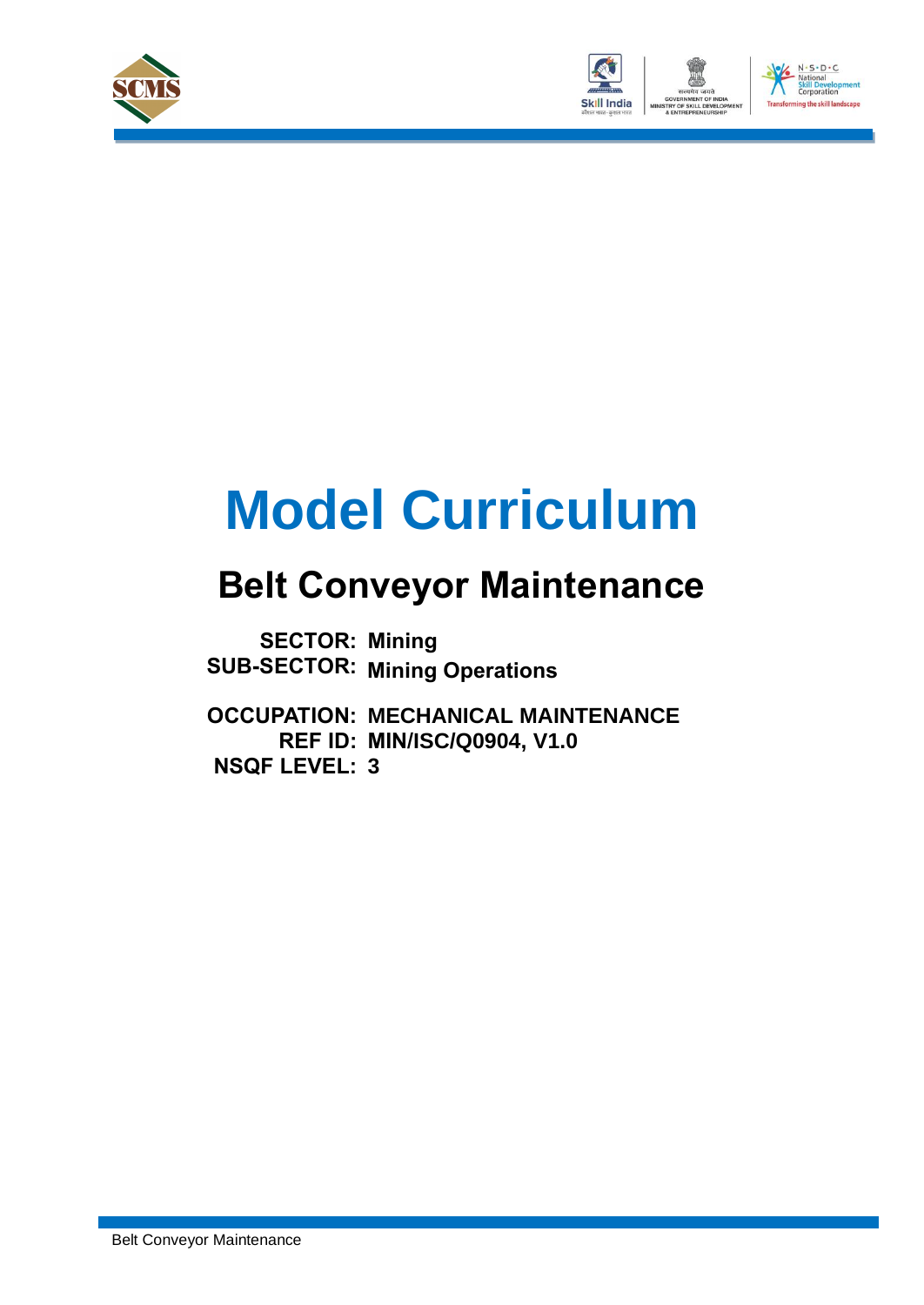



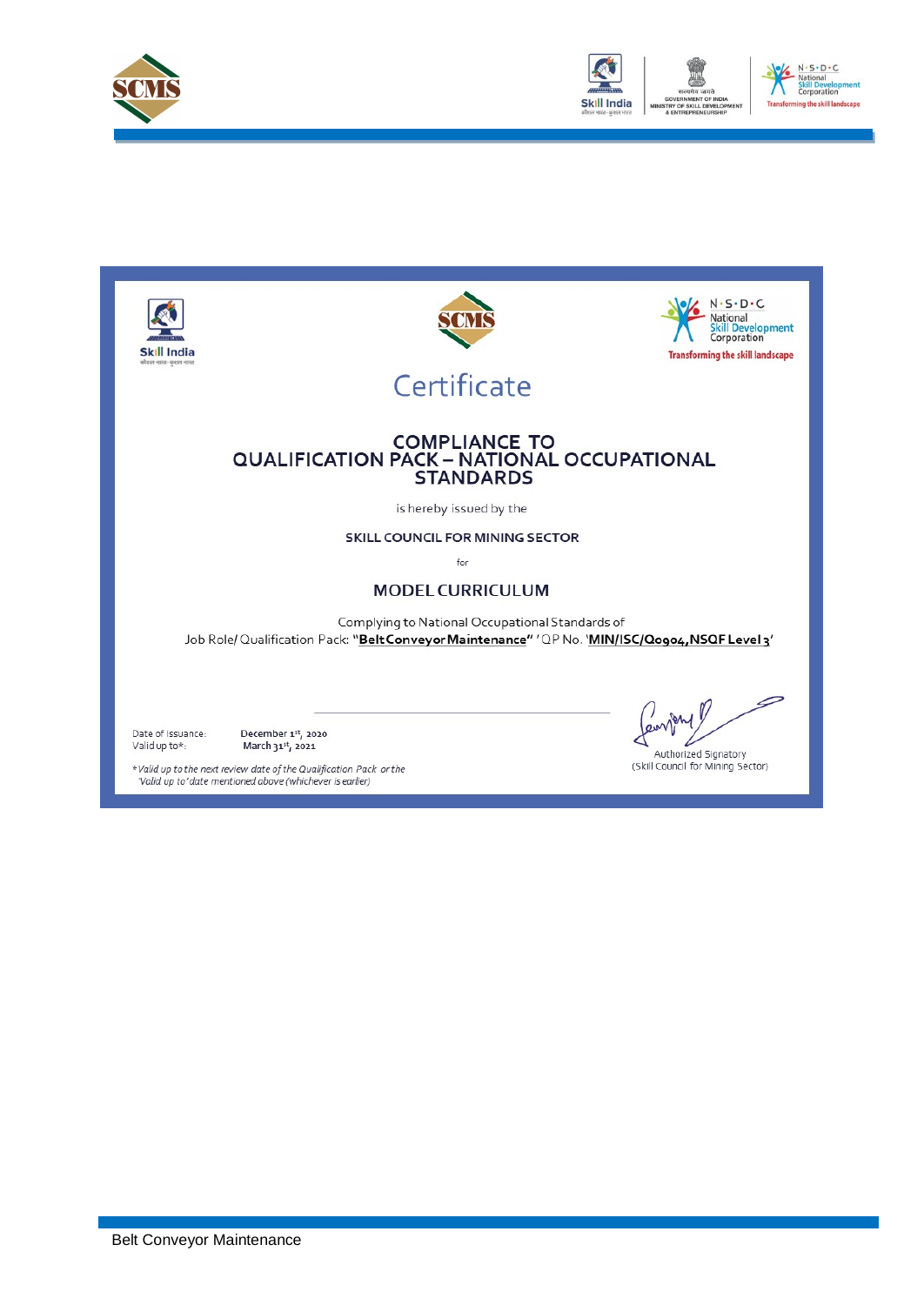



### **TABLE OF CONTENTS**

| 1. Curriculum                    | 01 |
|----------------------------------|----|
| <b>2. Trainer Prerequisites</b>  | 05 |
| 3. Annexure: Assessment Criteria | 06 |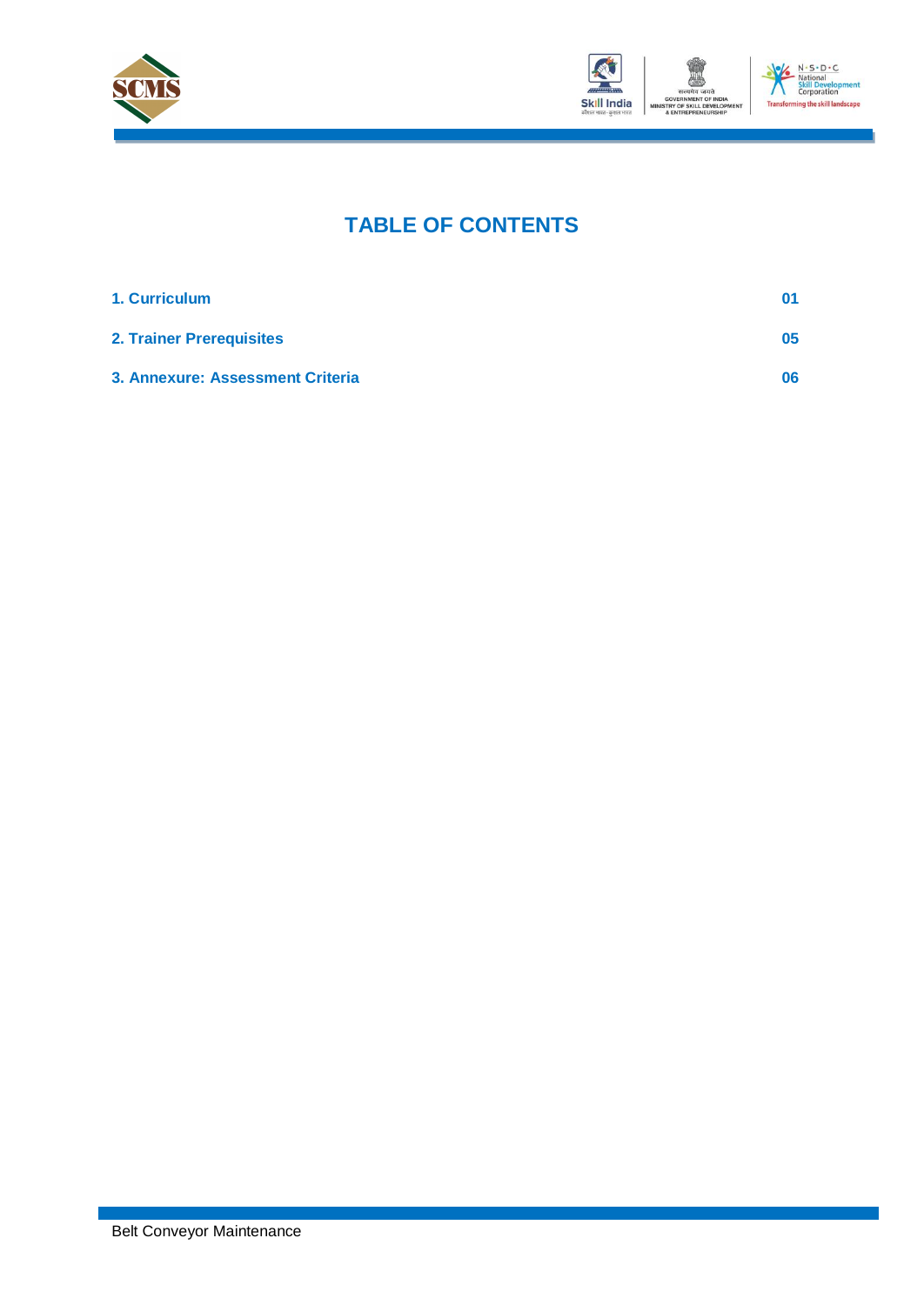



## **Belt Conveyor Maintenance**

<span id="page-3-0"></span>**CURRICULUM / SYLLABUS**

This program is aimed at training candidates for the job of a "Belt Conveyor Maintenance", in the "Iron & Steel" Sector/Industry and aims at building the following key competencies amongst the learner.

| <b>Program Name</b>                               | <b>Belt Conveyor Maintenance</b>                                                                                                                                                                                                                                                                                                                                                                                                                                                                                                                           |  |  |  |  |  |
|---------------------------------------------------|------------------------------------------------------------------------------------------------------------------------------------------------------------------------------------------------------------------------------------------------------------------------------------------------------------------------------------------------------------------------------------------------------------------------------------------------------------------------------------------------------------------------------------------------------------|--|--|--|--|--|
| <b>Qualification Pack</b><br>Name & Reference ID. | <b>Belt Conveyor Maintenance</b><br><b>MIN/ISC/Q0904</b>                                                                                                                                                                                                                                                                                                                                                                                                                                                                                                   |  |  |  |  |  |
| <b>Version No.</b>                                | 1.0<br><b>Version Update Date</b>                                                                                                                                                                                                                                                                                                                                                                                                                                                                                                                          |  |  |  |  |  |
| <b>Pre-requisites to</b><br><b>Training</b>       | Minimum qualification - 10th Pass                                                                                                                                                                                                                                                                                                                                                                                                                                                                                                                          |  |  |  |  |  |
| <b>Training Outcomes</b>                          | After completing this programme, participants will be able to:<br>Interpret drawings and specifications to carry out the job of<br>$\bullet$<br>belt conveyor maintenance<br>Prepares for belt conveyor maintenance operation<br>$\bullet$<br>Carry out the assigned job of belt conveyor maintenance<br>Identify work related challenges and resolve the same specific<br>$\bullet$<br>to belt conveyor maintenance<br>Practice basic health and safety at workplace<br>$\bullet$<br>Prepare daily work reports<br>Work effectively with teams and groups |  |  |  |  |  |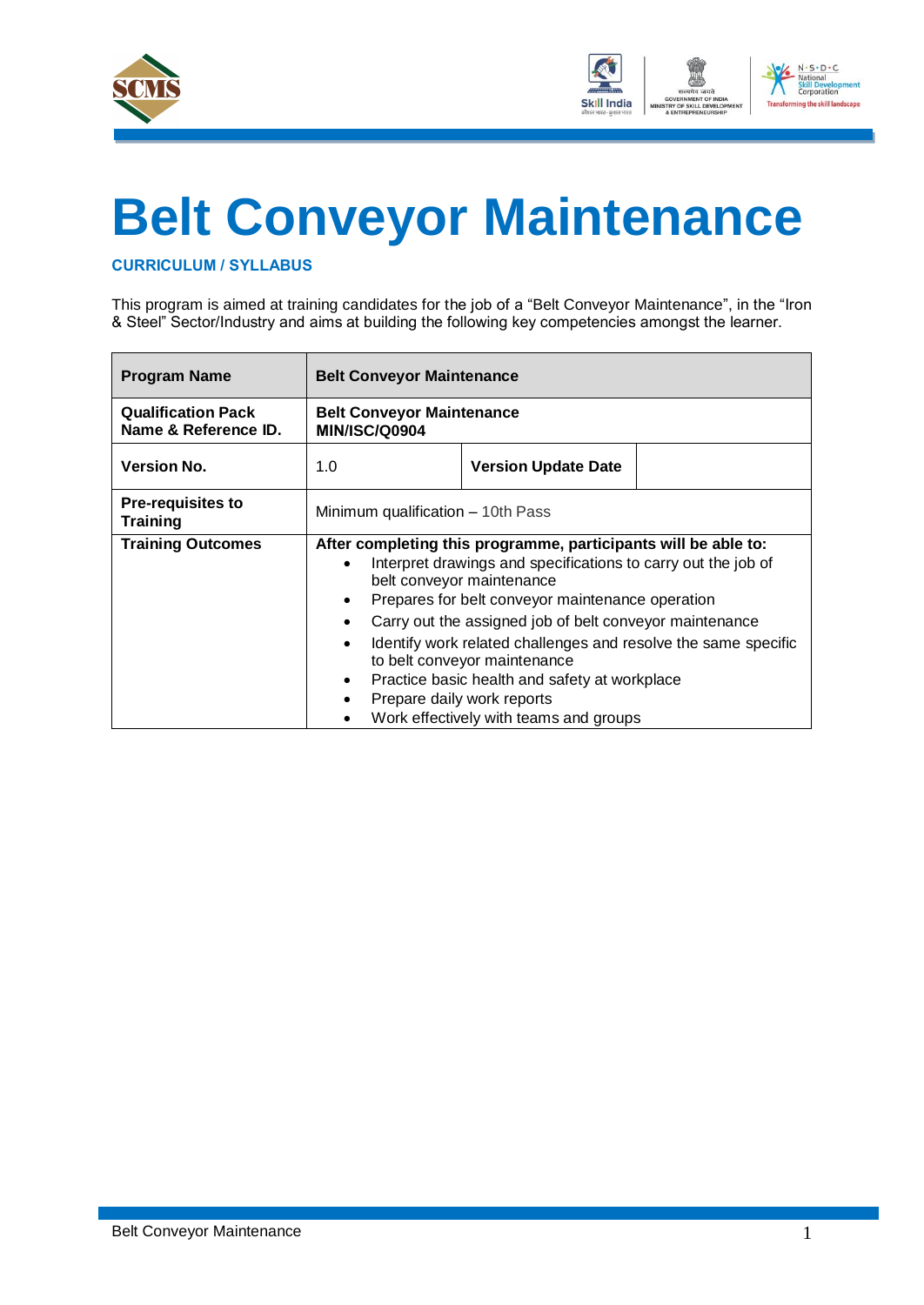



This course encompasses 6 out of 6 National Occupational Standards (NOS) of "Belt Conveyor Maintenance" Qualification Pack issued by "Skill Council for Mining Sector".

| Sr.<br>No.     | <b>Module</b>                                                                                                                                                                                                  | <b>Key Learning Outcomes</b>                                                                                                                                                                                                                                                                                                                                                                                                                                                                                                | <b>Equipment</b><br><b>Required</b>                                                                                                                                                                                                                                                                       |
|----------------|----------------------------------------------------------------------------------------------------------------------------------------------------------------------------------------------------------------|-----------------------------------------------------------------------------------------------------------------------------------------------------------------------------------------------------------------------------------------------------------------------------------------------------------------------------------------------------------------------------------------------------------------------------------------------------------------------------------------------------------------------------|-----------------------------------------------------------------------------------------------------------------------------------------------------------------------------------------------------------------------------------------------------------------------------------------------------------|
| 1              | <b>Overview of Mining</b><br><b>Industry</b><br><b>Theory Duration</b><br>(hh:mm)<br>08:00<br><b>Practical Duration</b><br>(hh:mm)<br>00:00<br><b>Corresponding NOS</b><br><b>Code</b><br><b>Bridge Module</b> | Define the mining industry in India<br>$\bullet$<br>based on geographical location,<br>category of industry (small, medium<br>and large), etc.<br>List various types of mines & mining<br>methods.                                                                                                                                                                                                                                                                                                                          | PPTs of Mining,<br>Charts showing<br>the same                                                                                                                                                                                                                                                             |
| $\overline{2}$ | <b>Occupational, Health</b><br>and Safety (OHAS)<br><b>Theory Duration</b><br>(hh:mm)<br>06:00<br><b>Practical Duration</b><br>(hh:mm)<br>10:00<br><b>Corresponding NOS</b><br><b>Code</b><br><b>ISC/N0008</b> | Identify workplace hazards and ways<br>$\bullet$<br>to prevent them<br>Follow safe work practices<br>$\bullet$<br>Prepare documents related to health<br>and safety<br>Practice working at height, and<br>movement of man and material in<br>confined spaces<br>State the operating parameters for the<br>use of portable firefighting equipment<br>Demonstrate the actions to be taken in<br>the event of a fire at work place<br>Outline checks to ensure that fire<br>safety equipment is serviceable and<br>safe to use | PPTs for OHAS<br>related to Job<br>Role, Display<br><b>Material for PPEs</b><br>related to Job<br>Role, Safety<br>Material.<br>Type of Safety<br>Sign, First Aid<br>Box, Step Ladder,<br>Sample Accident<br>reports, Fire<br>Extinguishers,<br>Items required for<br>fire extinguisher<br>and fire safety |
| 3              | 5S & House keeping<br><b>Theory Duration</b><br>(hh:mm)<br>06:00<br><b>Practical Duration</b><br>(hh:mm)<br>10:00<br><b>Corresponding NOS</b><br><b>Code</b><br><b>ISC/N0008</b>                               | Define housekeeping at workplace<br>List the housekeeping activities to be<br>carried out on the shop floor<br>Define 5S and its application on shop<br>floor<br>Apply 5S for optimum utilization of<br>space available on the shop floor<br>Practice safe lifting of materials and<br>machine components manually or by<br>using fork lift, chain pulley, etc.<br>Define various methods of refractory<br>$\bullet$<br>lining and bricks                                                                                   | PPTs and videos,<br>Display Charts,<br>Audit Checklists,<br>Cue Cards, 5S<br>Charts                                                                                                                                                                                                                       |
| 4              | <b>Understands the</b><br>assigned job of belt<br>conveyor<br>maintenance<br><b>Theory Duration</b><br>(hh:mm)<br>16:00<br><b>Practical Duration</b>                                                           | Interpret engineering drawings to<br>$\bullet$<br>ensure correct limits, tolerance and<br>fits of equipment components<br>Interpret the product drawing and plan<br>$\bullet$<br>the sequence of belt maintenance<br>operations<br>Describe the assigned job in<br>$\bullet$<br>accordance with the instructions /<br>checklist                                                                                                                                                                                             | PPTs for various<br>types of drawings,<br>Blue prints and<br>respective<br>machines<br>Hand tools and<br>machines, various<br>measuring<br>instruments                                                                                                                                                    |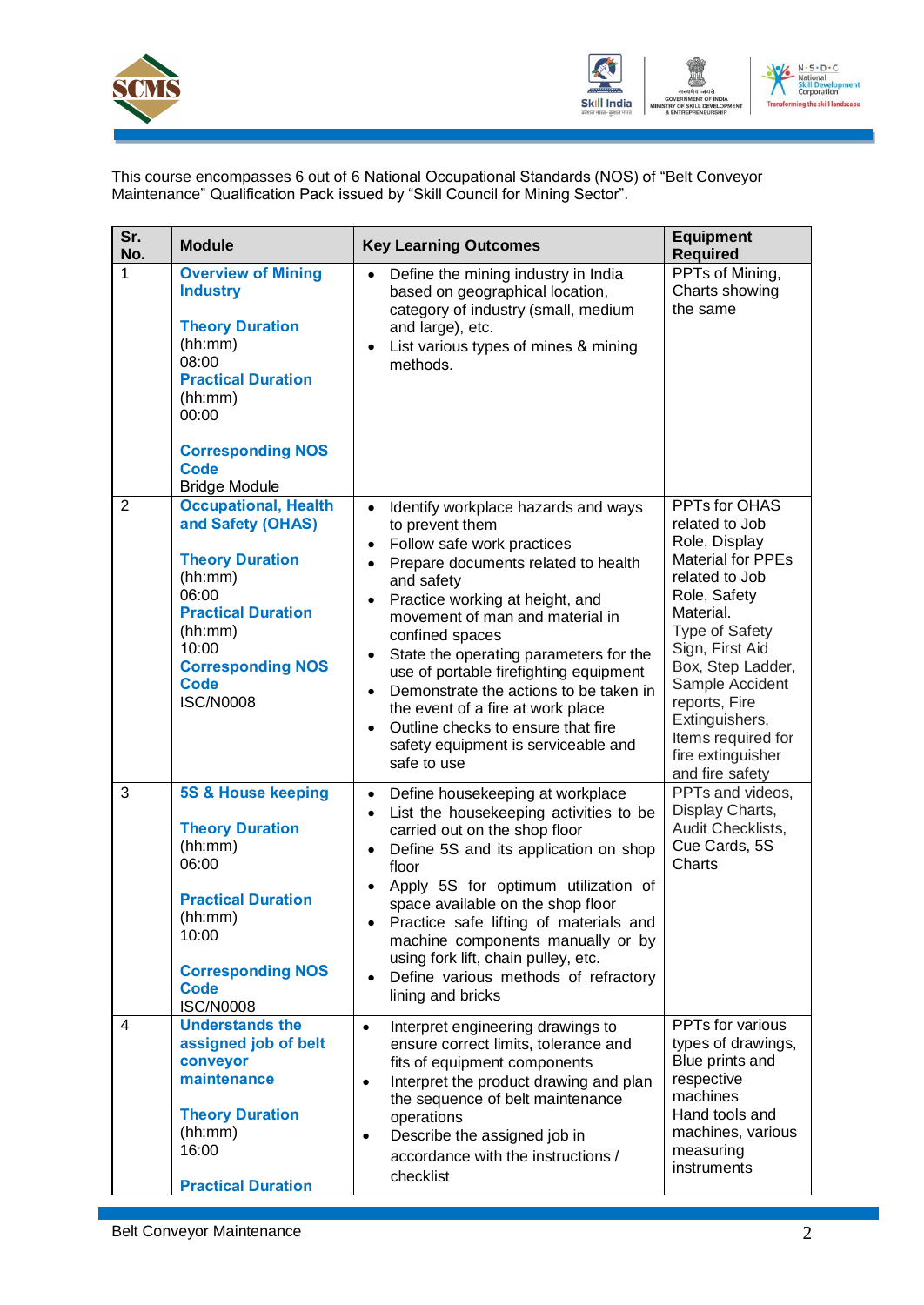



| Sr.<br>No. | <b>Module</b>                                                                                                                                                                                                            | <b>Key Learning Outcomes</b>                                                                                                                                                                                                                                                                                                                                                                                                                                                                                                                                                                                                                                                                                                                                                                                        | <b>Equipment</b><br><b>Required</b>                                                                                                                                                         |
|------------|--------------------------------------------------------------------------------------------------------------------------------------------------------------------------------------------------------------------------|---------------------------------------------------------------------------------------------------------------------------------------------------------------------------------------------------------------------------------------------------------------------------------------------------------------------------------------------------------------------------------------------------------------------------------------------------------------------------------------------------------------------------------------------------------------------------------------------------------------------------------------------------------------------------------------------------------------------------------------------------------------------------------------------------------------------|---------------------------------------------------------------------------------------------------------------------------------------------------------------------------------------------|
|            | (hh:mm)<br>50:00<br><b>Corresponding NOS</b><br><b>Code</b><br><b>ISC/N0922</b>                                                                                                                                          | Seek clarifications from senior<br>$\bullet$<br>colleagues with respect to the<br>equipment, drawings<br>Identify tools, tackles & equipment<br>$\bullet$<br>required to perform the operation<br>Check the operational condition of<br>$\bullet$<br>tools and equipment                                                                                                                                                                                                                                                                                                                                                                                                                                                                                                                                            |                                                                                                                                                                                             |
| 5          | <b>Prepares for belt</b><br>conveyor<br>maintenance<br>operations<br><b>Theory Duration</b><br>(hh:mm)<br>16:00<br><b>Practical Duration</b><br>(hh:mm)<br>50:00<br><b>Corresponding NOS</b><br>Code<br><b>ISC/N0923</b> | Inspect belt, drums, gallery area,<br>$\bullet$<br>motors, chutes, pulleys, gravity take<br>up pulley, idlers, gear box, stands etc.<br>prior to starting work<br>Check the working condition and<br>$\bullet$<br>functionality of conveyor belt<br>Prepare list of activities as per the<br>$\bullet$<br>sequence of operations to be carried<br>out<br>Identify appropriate tools needed for<br>$\bullet$<br>maintenance operations<br>Prepare the list of spare parts required<br>$\bullet$<br>for completion of job and receive them<br>Prepare spare parts, material required<br>$\bullet$<br>for operation<br>Ensure that tools match the desired<br>$\bullet$<br>specifications                                                                                                                              | Work Plan,<br>Engineering<br>drawing, belt<br>layout drawing,<br>hand tools,<br>Knives, skivers<br>etc.                                                                                     |
| 6          | <b>Carry out belt</b><br>conveyor<br>maintenance<br>operation<br><b>Theory Duration</b><br>(hh:mm)<br>21:00<br><b>Practical Duration</b><br>(hh:mm)<br>100:00<br><b>Corresponding NOS</b><br>Code<br><b>ISC/N0924</b>    | Describe various types of<br>$\bullet$<br>maintenance operations<br>Create maintenance plan with support<br>$\bullet$<br>of senior technician for routine<br>maintenance or to rectify the<br>operational problem<br>Identify the right tools needed for<br>$\bullet$<br>carrying out maintenance operations<br>Identify worn and faulty components<br>for maintenance or replacement<br>Carry out minor maintenance activities<br>such as adjustment and alignments of<br>belts, drive slacks, guards and fixing<br>of loose nuts and bolts, machine<br>covers, etc.<br>Carry out major maintenance activities<br>$\bullet$<br>as per the findings during the<br>inspection<br>Perform various types of conveyor belt<br>$\bullet$<br>joints<br>Communicate to supervisor about<br>$\bullet$<br>completion of work | PPTs for various<br>types of drawings,<br>Blue prints and<br>respective<br>machines<br>Hand tools and<br>machines, various<br>measuring<br>instruments,<br>Conveyor belt<br>maintenance kit |
| 7          | <b>Activities specific to</b><br><b>Belt conveyor</b><br>maintenance<br><b>Theory Duration</b><br>(hh:mm)                                                                                                                | Inspect belt, drums, gallery area,<br>$\bullet$<br>motors, chutes, pulleys, gravity take<br>up pulley, idlers, gear box, stands etc.<br>prior to starting work after completion<br>of maintenance work                                                                                                                                                                                                                                                                                                                                                                                                                                                                                                                                                                                                              | PPTs for various<br>types of drawings,<br>Blue prints and<br>respective<br>machines                                                                                                         |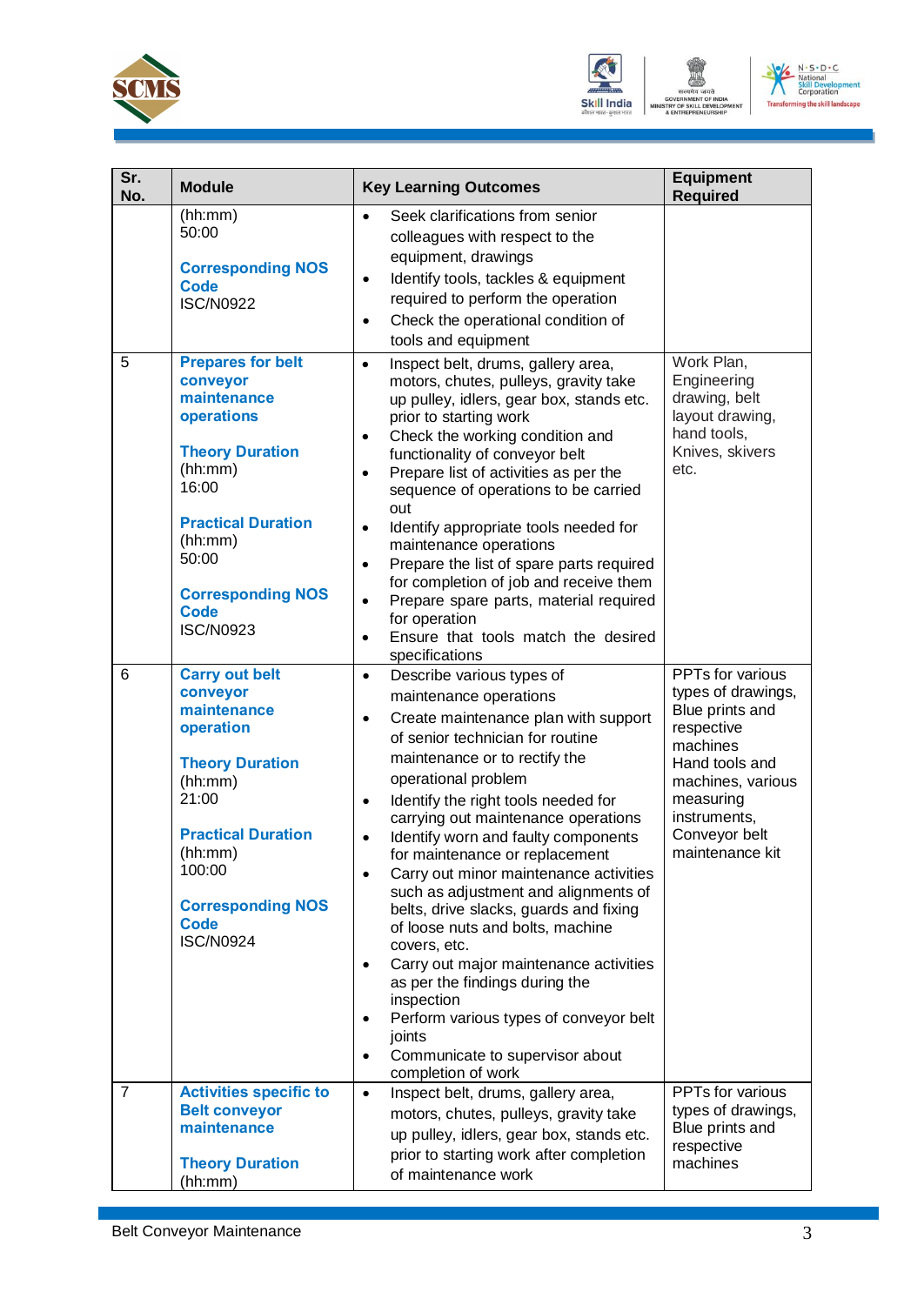



| Sr.<br>No. | <b>Module</b>                                                                                                                                                                                        | <b>Key Learning Outcomes</b>                                                                                                                                                                                                                                                                                                                                                                                                                                                                                                                                                                                                                             | <b>Equipment</b><br><b>Required</b>                                    |
|------------|------------------------------------------------------------------------------------------------------------------------------------------------------------------------------------------------------|----------------------------------------------------------------------------------------------------------------------------------------------------------------------------------------------------------------------------------------------------------------------------------------------------------------------------------------------------------------------------------------------------------------------------------------------------------------------------------------------------------------------------------------------------------------------------------------------------------------------------------------------------------|------------------------------------------------------------------------|
|            | 21:00<br><b>Practical Duration</b><br>(hh:mm)<br>60:00<br><b>Corresponding NOS</b><br><b>Code</b><br><b>ISC/N0925</b>                                                                                | Conduct tests to ensure fitness of<br>$\bullet$<br>conveyor belt<br>Describe the process of belt changing<br>$\bullet$<br>(holding the belt, replacing the damage<br>belt, cold & hot vulcanising,<br>belt<br>tensioning etc.)<br>Demonstrate various techniques of<br>$\bullet$<br>preparation e.g. mechanical<br>joint<br>(fastening) and vulcanizing (cold and<br>hot)<br>Maintain the daily log work book for<br>$\bullet$<br>completed assignments<br>Communicate the other personnel<br>$\bullet$<br>about work completion and resuming of<br>belt operations<br>Create the list of discarded material to<br>$\bullet$<br>be handed over to stores | Hand tools and<br>machines, various<br>measuring<br>instruments        |
| 8          | <b>Work effectively with</b><br><b>others</b><br><b>Duration</b><br>(hh:mm)<br>06:00<br><b>Practical Duration</b><br>(hh:mm)<br>10:00<br><b>Corresponding NOS</b><br><b>Code</b><br><b>ISC/N0009</b> | Define various forms of communication<br>$\bullet$<br>at the workplace<br>Demonstrate effective communication<br>$\bullet$<br>while speaking<br>Discuss grievances and issues that<br>may arise between co-workers and<br>identify ways to resolve them<br>Follow grooming practices to look<br>$\bullet$<br>presentable<br>Explain the importance of team work<br>and team dynamics<br>Explain the importance of ethical<br>$\bullet$<br>behaviour in your day-to-day work<br>State the importance of discipline in life<br>and apply the same at the workplace                                                                                         | Communication<br>skills PPTs,<br>Posters Team<br>management<br>posters |
|            | <b>Total Duration</b><br><b>Theory Duration</b><br>100:00<br><b>Practical Duration</b><br>290:00                                                                                                     | <b>Unique Equipment Required:</b><br>Mechanical Drawings, Blueprints,<br>Basic Tools and Equipment's,<br>Measuring tools & precision<br>measurement tools,<br>Assembling tools Lubricant and<br>coolant<br>Material and Equipment for cleaning,<br>$\bullet$<br>Bearing pulling, lifting machines<br>PPE, Safety Sign, First Aid Box, Fire<br>$\bullet$<br>Extinguishers<br>Conveyor belt maintenance kit<br>$\bullet$                                                                                                                                                                                                                                   |                                                                        |

Grand Total Course Duration: **390 Hours, 0 Minutes**

*(This syllabus/ curriculum has been approved by Skill Council for Mining Sector)*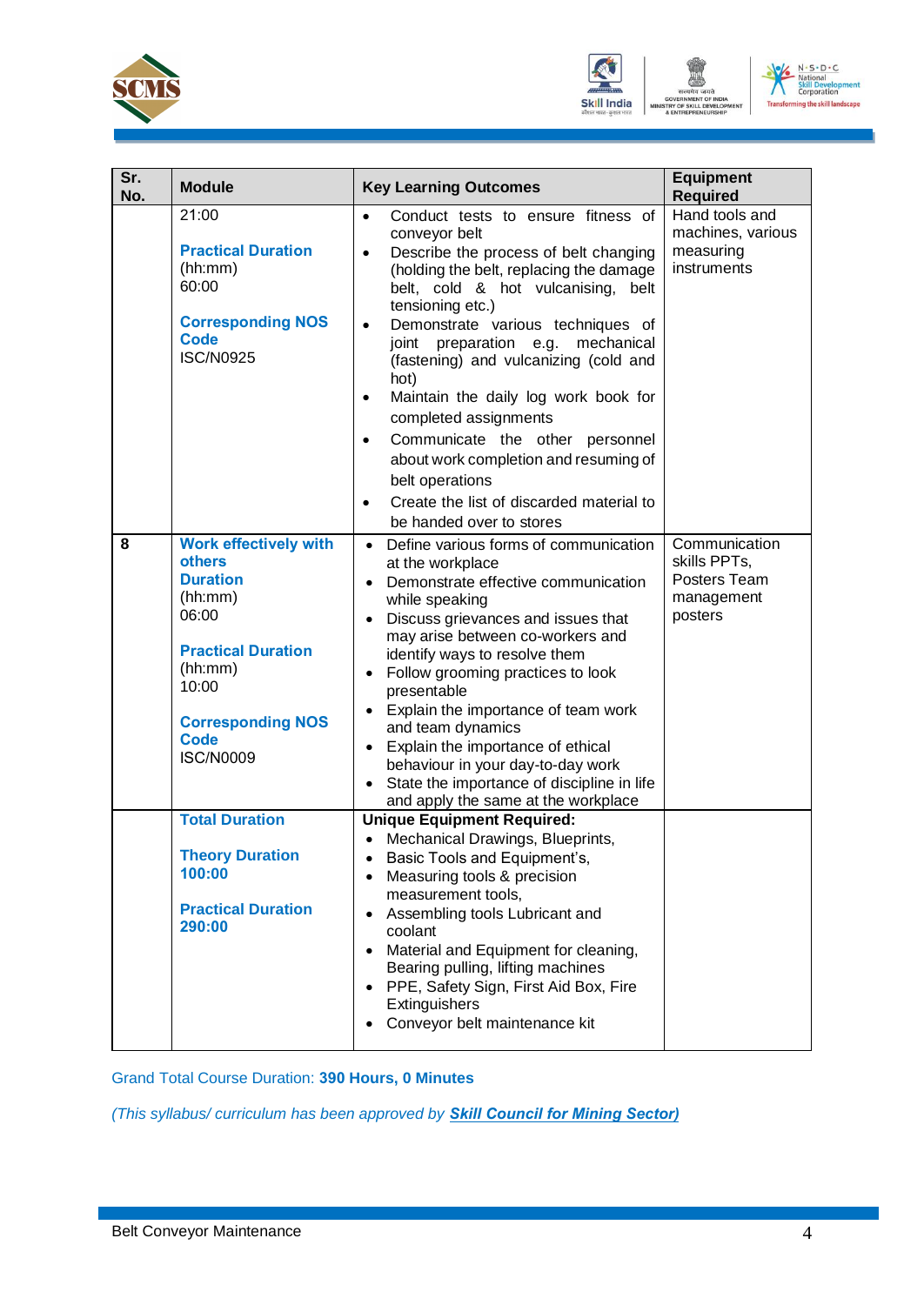



### <span id="page-7-0"></span>**Trainer Prerequisites for Job role: "Belt Conveyor Maintenance" mapped to Qualification Pack: "MIN/ISC/Q0904 V1.0"**

| Sr.<br>No. | Area                                                          | <b>Details</b>                                                                                                                                                                                                                                                                                                                                                                             |
|------------|---------------------------------------------------------------|--------------------------------------------------------------------------------------------------------------------------------------------------------------------------------------------------------------------------------------------------------------------------------------------------------------------------------------------------------------------------------------------|
|            | <b>Description</b>                                            | To deliver accredited training service, mapping to the curriculum detailed<br>above, in accordance with the Qualification Pack "MIN/ISC/Q0904", V 1.0"                                                                                                                                                                                                                                     |
| 2          | <b>Personal</b><br><b>Attributes</b>                          | Aptitude for conducting training, and pre/ post work to ensure competent,<br>employable candidates at the end of the training. Strong communication<br>skills, interpersonal skills, ability to work as part of a team; a passion for<br>quality and for developing others; well-organised and focused, eager to<br>learn and keep oneself updated with the latest in the mentioned field. |
| 3          | <b>Minimum</b><br><b>Educational</b><br><b>Qualifications</b> | Min. ITI Fitter pass and preferably CTI/ATI cleared/ Diploma Mechanical/<br><b>B.E</b> - Mechanical                                                                                                                                                                                                                                                                                        |
| 4a         | Domain<br><b>Certification</b>                                | Certified for Job Role: "Belt Conveyor Maintenance" mapped to<br>QP: "MIN/ISC/Q0904, V1.0". Minimum accepted score is 80%                                                                                                                                                                                                                                                                  |
| 4b         | <b>Platform</b><br><b>Certification</b>                       | Recommended that the Trainer is certified for the Job Role: "Trainer",<br>mapped to the Qualification Pack: "MEP/Q0102". Minimum accepted<br>score is 80%                                                                                                                                                                                                                                  |
| 5          | <b>Experience</b>                                             | Min. 5 years industry experience and minimum 2 years' experience as<br>Trained or un trained for same Job Role/ Trade for ITI pass out                                                                                                                                                                                                                                                     |
|            |                                                               | Min. 3 years industry experience and minimum 1 years' experience as<br>Trained or un trained for same Job Role/ Trade for Diploma pass out                                                                                                                                                                                                                                                 |
|            |                                                               | Min. 2 years industry experience and minimum 1 years' experience as<br>Trained or un trained for same Job Role/ Trade for B.E Mechanical pass<br>out                                                                                                                                                                                                                                       |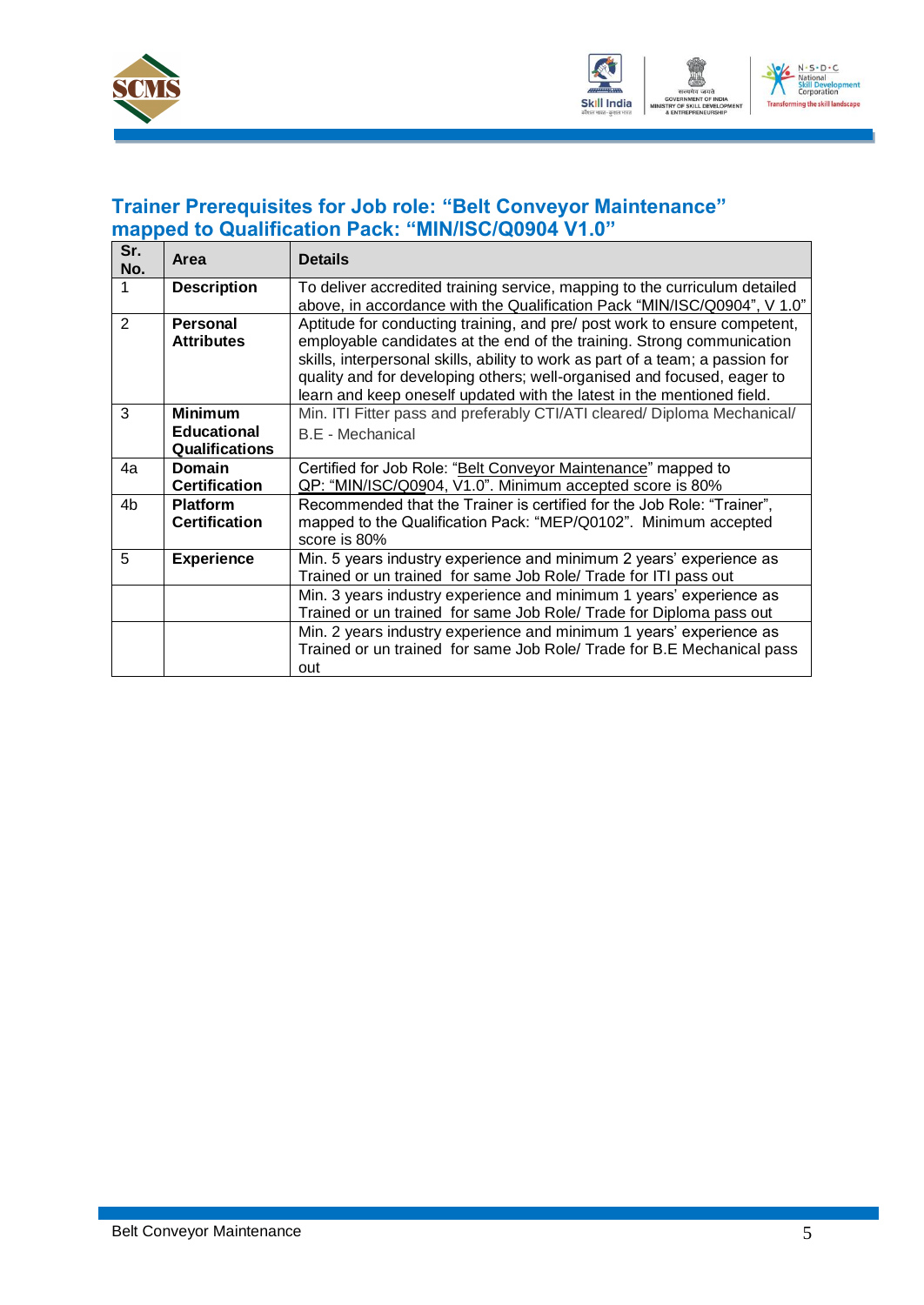



#### <span id="page-8-0"></span>**Annexure: Assessment Criteria**

| <b>Assessment Criteria</b>  |                                        |
|-----------------------------|----------------------------------------|
| <b>Job Role</b>             | <b>Belt Conveyor Maintenance</b>       |
| <b>Qualification Pack</b>   | <b>MIN/ISC/Q0904, V1.0</b>             |
| <b>Sector Skill Council</b> | <b>Skill Council for Mining Sector</b> |

| Sr.<br>No. | <b>Guidelines for Assessment</b>                                                                                                                                                                                                                                                            |
|------------|---------------------------------------------------------------------------------------------------------------------------------------------------------------------------------------------------------------------------------------------------------------------------------------------|
|            | Criteria for assessment for each Qualification Pack will be created by the Sector Skill Council.<br>Each Performance Criteria (PC) will be assigned marks proportional to its importance in NOS.<br>SSC will also lay down proportion of marks for Theory and Skills Practical for each PC. |
| 2          | The assessment for the theory part will be based on knowledge bank of questions created by<br>the SSC                                                                                                                                                                                       |
| 3          | Individual assessment agencies will create unique question papers for theory part for each<br>candidate at each examination/training centre (as per assessment criteria below)                                                                                                              |
| 4          | Individual assessment agencies will create unique evaluations for skill practical for every<br>student at each examination/training centre based on these criteria.                                                                                                                         |
| 5          | To pass the Qualification Pack, every trainee should score a minimum of 70% in every NOS.                                                                                                                                                                                                   |
| 6          | In case of successfully passing only certain number of NOS's, the trainee is eligible to take<br>subsequent assessment on the balance NOS's to pass the Qualification Pack.                                                                                                                 |

|                                         |                                                                                                                            |                            |        |               | <b>Marks allocation</b>    |
|-----------------------------------------|----------------------------------------------------------------------------------------------------------------------------|----------------------------|--------|---------------|----------------------------|
| <b>NOSs</b>                             | <b>PCs</b>                                                                                                                 | <b>Total Marks</b><br>1000 | Out of | <b>Theory</b> | <b>Skills</b><br>practical |
| <b>ISC/N0922:</b><br><b>Understands</b> | PC1. Interpret the checklist and<br>understand the job requirements                                                        | 300                        | 20     | 5             | 15                         |
| the assigned<br>job of belt             | PC2. Plan, as appropriate to carry<br>out the job                                                                          |                            | 20     | 5             | 15                         |
| conveyor<br>maintenance                 | PC3. Understand sections, views,<br>scale of measurement used in the<br>drawing                                            |                            | 30     | 10            | 20                         |
|                                         | PC4. Understand the symbols<br>used in the drawings                                                                        |                            | 30     | 10            | 20                         |
|                                         | PC5. Understand other<br>specifications and identify the<br>sequence of activities required to<br>assemble the machine     |                            | 30     | 10            | 20                         |
|                                         | PC6. Read and interpret<br>engineering drawings to ensure<br>correct limits, tolerance and fits of<br>equipment components |                            | 30     | 10            | 20                         |
|                                         | PC7. Identify any clarifications that<br>he/she wants to seek with respect<br>to the given drawing                         |                            | 25     | 5             | 20                         |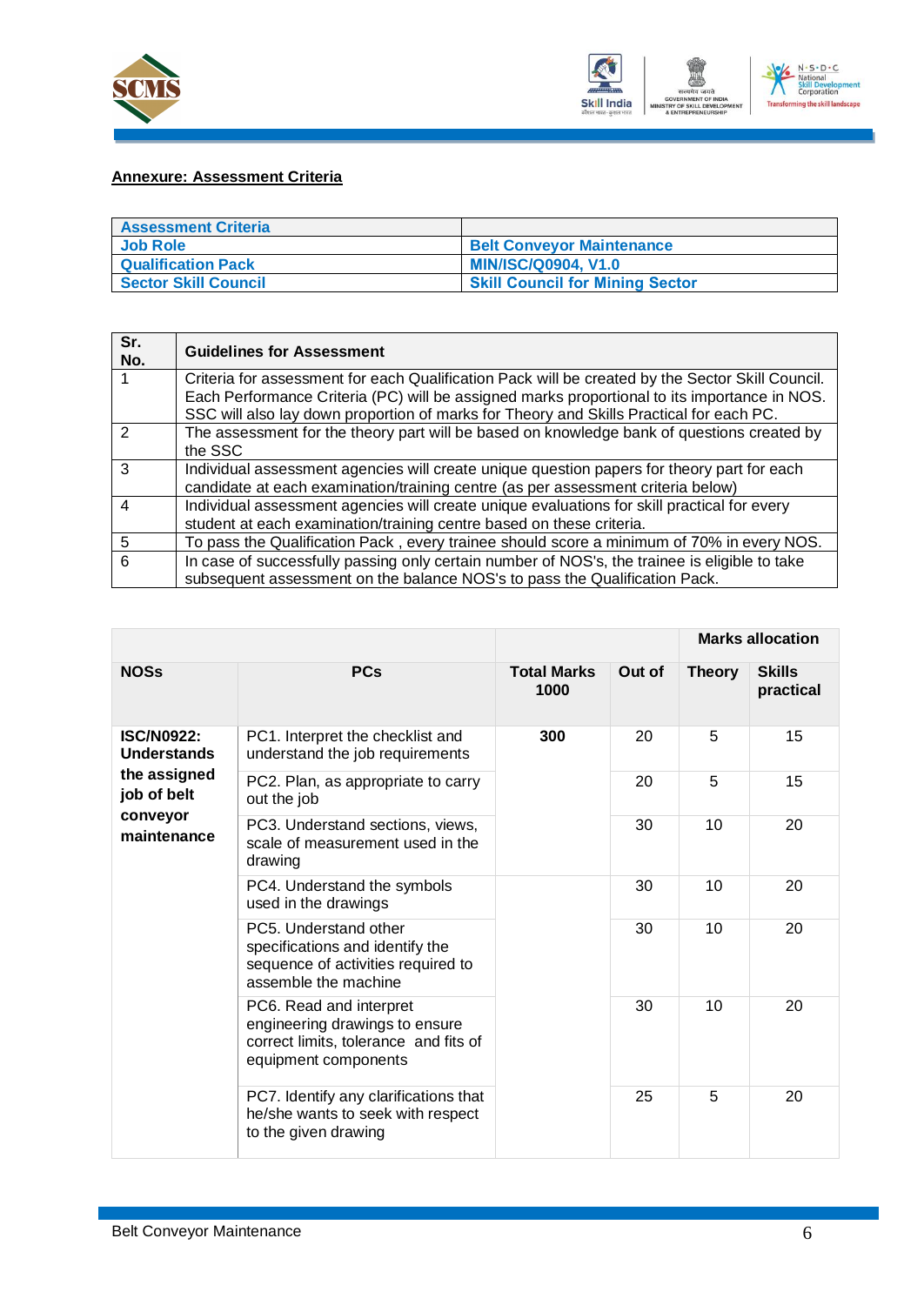





|                                                           |                                                                                                                      |                            |        | <b>Marks allocation</b> |                            |
|-----------------------------------------------------------|----------------------------------------------------------------------------------------------------------------------|----------------------------|--------|-------------------------|----------------------------|
| <b>NOSs</b>                                               | <b>PCs</b>                                                                                                           | <b>Total Marks</b><br>1000 | Out of | <b>Theory</b>           | <b>Skills</b><br>practical |
|                                                           | PC8. Recognize whom to contact<br>for clarifications on the<br>engineering design                                    |                            | 20     | 5                       | 15                         |
|                                                           | PC9. Escalate the concern to the<br>supervisor or shift-in-charge, if<br>needed                                      |                            | 25     | 10                      | 15                         |
|                                                           | PC10. Identify tools, tackles &<br>equipment required to perform<br>the operation                                    |                            | 30     | 10                      | 20                         |
|                                                           | PC11. Ask helper to carry tools<br>required to the desired work site                                                 |                            | 20     | 5                       | 15                         |
|                                                           | PC12. Report to stores /<br>supervisor in case of non-<br>availability of tools & tackles or<br>stock-out            |                            | 20     | 5                       | 15                         |
|                                                           | <b>NOS Total Marks</b>                                                                                               | <b>Total</b>               | 300    | 90                      | 210                        |
| <b>ISC/N0923:</b><br><b>Prepares for</b><br>belt conveyor | PC1. Reach the site with desired<br>tools, tackles and equipment                                                     | 100                        | 15     | 5                       | 10                         |
| maintenance<br>operation                                  | PC2. Identify the root cause of the<br>problem, if any                                                               |                            | 20     | 5                       | 15                         |
|                                                           | PC3. Prepare the list of spares<br>required for completion of job and<br>receive them                                |                            | 15     | 5                       | 10                         |
|                                                           | PC4. Ensure that tools match the<br>desired specifications                                                           |                            | 20     | 5                       | 15                         |
|                                                           | PC5. Ensure tools and equipment<br>required for assembly are free<br>from physical damage and ready<br>for operation |                            | 15     | 5                       | 10                         |
|                                                           | PC6. Report damaged / defective<br>components of equipment as per<br>the escalation matrix                           |                            | 15     | 5                       | 10                         |
|                                                           | <b>NOS Total Marks</b>                                                                                               | <b>Total</b>               | 100    | 30                      | 70                         |
| <b>ISC/N0924:</b><br>Carry out belt                       | PC1. Dismantle the equipment, as<br>needed                                                                           | 250                        | 25     | 5                       | 20                         |
| conveyor<br>maintenance<br>operation                      | PC2. Correct the defect in the part<br>or replace the defective part                                                 |                            | 25     | 5                       | 20                         |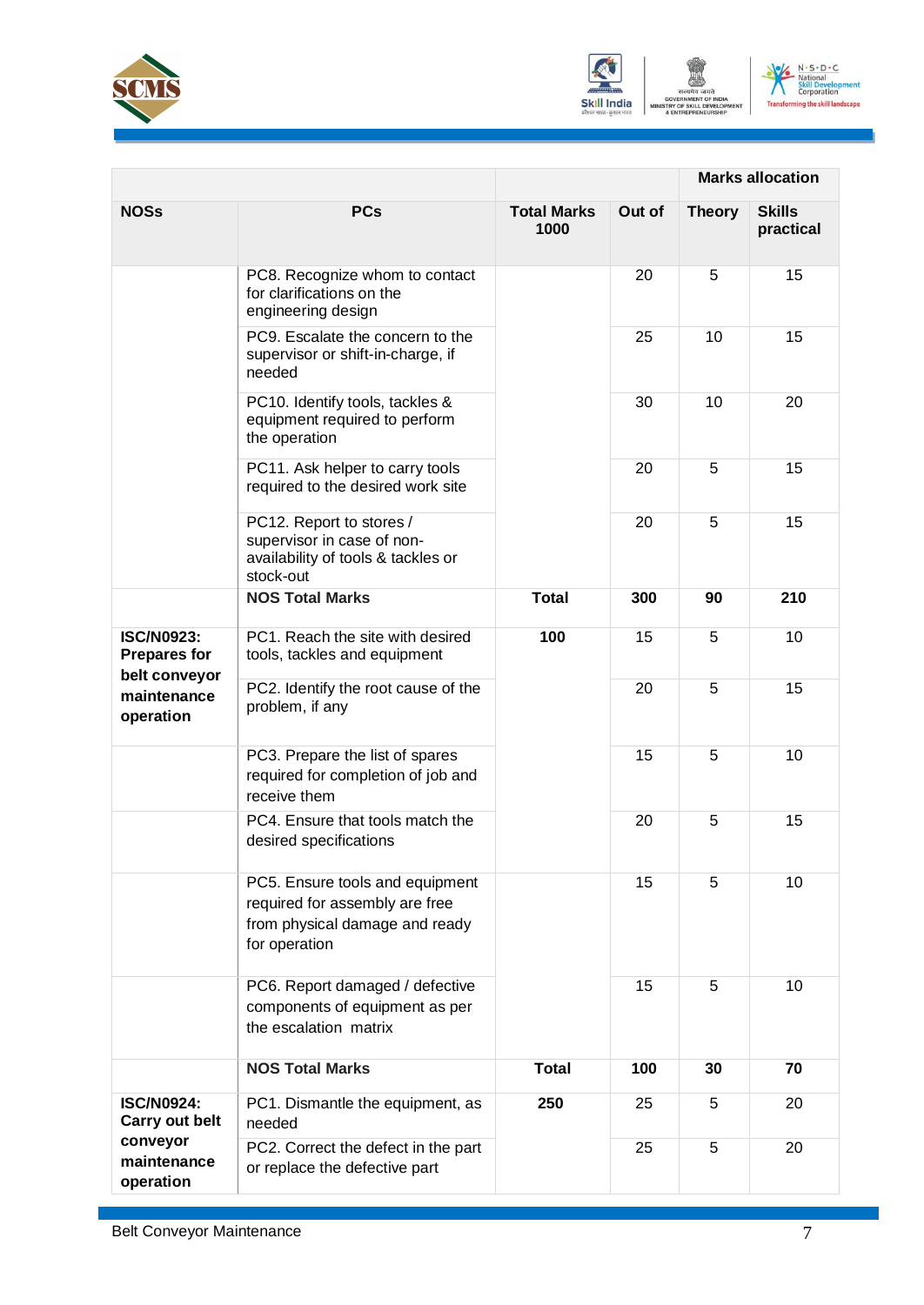





|                                             | <b>Marks allocation</b>                                                                                                                                   |                            |        |               |                            |
|---------------------------------------------|-----------------------------------------------------------------------------------------------------------------------------------------------------------|----------------------------|--------|---------------|----------------------------|
| <b>NOSs</b>                                 | <b>PCs</b>                                                                                                                                                | <b>Total Marks</b><br>1000 | Out of | <b>Theory</b> | <b>Skills</b><br>practical |
|                                             | PC3. Assemble the parts<br>according to the drawings, as<br>required                                                                                      |                            | 25     | 5             | 20                         |
|                                             | PC4. Fasten mechanical<br>components/ subassemblies<br>together using screws, bolts,<br>and collars using hand/ power<br>tools                            |                            | 20     | 5             | 15                         |
|                                             | PC5. Set and adjust linkages,<br>tensions and clearances of<br>assembled components to<br>specifications using fixed gauges<br>and hand tools             |                            | 20     | 5             | 15                         |
|                                             | PC6. Re-assemble the parts post<br>correcting the defect                                                                                                  |                            | 20     | 5             | 15                         |
|                                             | PC7. Ensure alignment of parts<br>and with the engineering drawings                                                                                       |                            | 20     | 5             | 15                         |
|                                             | PC8. Check vibrations to ensure<br>they are within desired limits                                                                                         |                            | 25     | 5             | 20                         |
|                                             | PC9. Test the machine to ensure<br>it is fit to use before handover                                                                                       |                            | 25     | 10            | 15                         |
|                                             | PC10. Record the test results in<br>the prescribed format of the<br>organization                                                                          |                            | 15     | 5             | 10                         |
|                                             | PC11. Ensure all activities are<br>complete according to checklist                                                                                        |                            | 15     | 5             | 10                         |
|                                             | PC12. Communicate to supervisor<br>on completion of given job in case<br>of any deviations from checklist                                                 |                            | 15     | 5             | 10                         |
|                                             | <b>NOS Total Marks</b>                                                                                                                                    | <b>Total</b>               | 250    | 65            | 185                        |
| <b>ISC/N0925:</b><br><b>Activities</b>      | PC1. Understand the conveyor<br>system and working principle                                                                                              | 100                        | 15     | 5             | 10                         |
| specific to Belt<br>conveyor<br>maintenance | PC2. Inspect belt, drums, gallery<br>area, motors, chutes, pulleys,<br>gravity take up pulley, idlers, gear<br>box, stands etc. prior to starting<br>work |                            | 10     | 5             | 5                          |
|                                             | PC3. Detect any defects in the<br>functioning of any assemblies                                                                                           |                            | 10     | 0             | 10                         |
|                                             | PC4. Rectify any defects in the<br>assemblies/sub-assemblies of the                                                                                       |                            | 10     | $\mathbf 0$   | 10                         |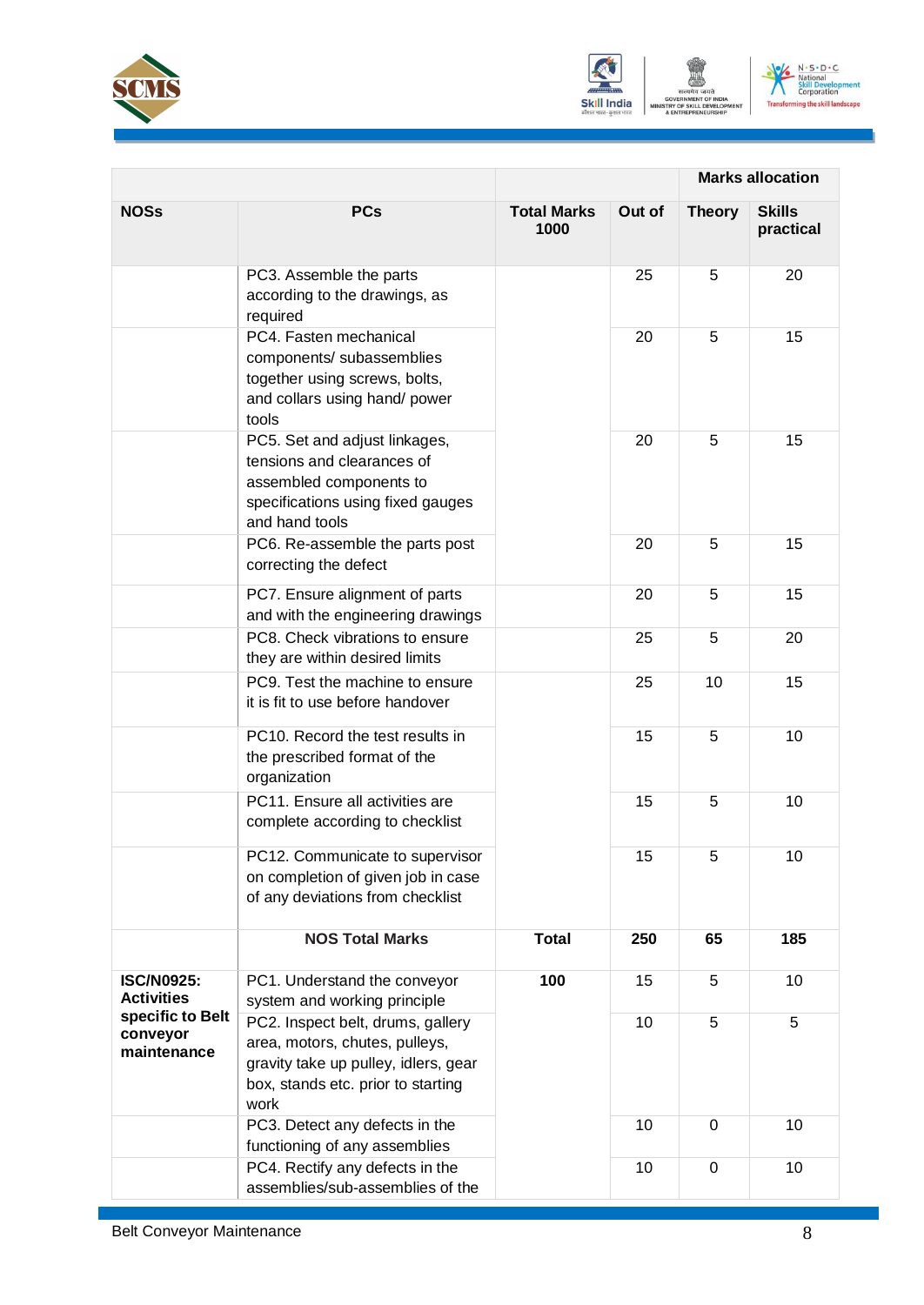





|                                                                                         |                                                                                                                                                                                                      |                            |        |                | <b>Marks allocation</b>    |
|-----------------------------------------------------------------------------------------|------------------------------------------------------------------------------------------------------------------------------------------------------------------------------------------------------|----------------------------|--------|----------------|----------------------------|
| <b>NOSs</b>                                                                             | <b>PCs</b>                                                                                                                                                                                           | <b>Total Marks</b><br>1000 | Out of | <b>Theory</b>  | <b>Skills</b><br>practical |
|                                                                                         | conveyor system and carry out belt<br>train operation                                                                                                                                                |                            |        |                |                            |
|                                                                                         | PC5. Carry out trial of the<br>equipment to ensure fitness and<br>check alignment of machine                                                                                                         |                            | 10     | 5              | 5                          |
|                                                                                         | PC6. Report to the supervisor in<br>case of any problem that has to be<br>escalated                                                                                                                  |                            | 5      | $\Omega$       | 5                          |
|                                                                                         | PC7. Understand various<br>techniques of joint preparation e.g.<br>mechanical (fastening) and<br>vulcanizing (cold and hot)                                                                          |                            | 15     | 5              | 10                         |
|                                                                                         | PC8. Perform the jointing activity,<br>as required                                                                                                                                                   |                            | 10     | $\Omega$       | 10                         |
|                                                                                         | PC9. Understand the process of<br>belt changing (holding the belt,<br>replacing the damage belt, cold &<br>hot vulcanising, belt tensioning<br>$etc.$ )                                              |                            | 15     | $\mathbf 0$    | 15                         |
|                                                                                         | <b>NOS Total Marks</b>                                                                                                                                                                               | <b>Total</b>               | 100    | 20             | 80                         |
| <b>ISC/N0008:</b><br>Use basic<br>health and<br>safety<br>practices at<br>the workplace | PC1. Use protective<br>clothing/equipment for specific<br>tasks and work conditions                                                                                                                  | 150                        | 10     | 5              | 5                          |
|                                                                                         | PC2. State the name and<br>location of people responsible<br>for health and safety in the<br>workplace                                                                                               |                            | 5      | $\overline{0}$ | 5                          |
|                                                                                         | PC3. State the names and<br>location of documents that refer<br>to health and safety in the<br>workplace                                                                                             |                            | 1      | $\overline{0}$ | 1                          |
|                                                                                         | PC4. Identify job-site hazardous<br>work and state possible causes<br>of risk or accident in the<br>workplace                                                                                        |                            | 9      | 5              | 4                          |
|                                                                                         | PC5. Carry out safe working<br>practices while dealing with<br>hazards to ensure the safety of<br>self and others state methods of<br>accident prevention in the work<br>environment of the job role |                            | 10     | 5              | 5                          |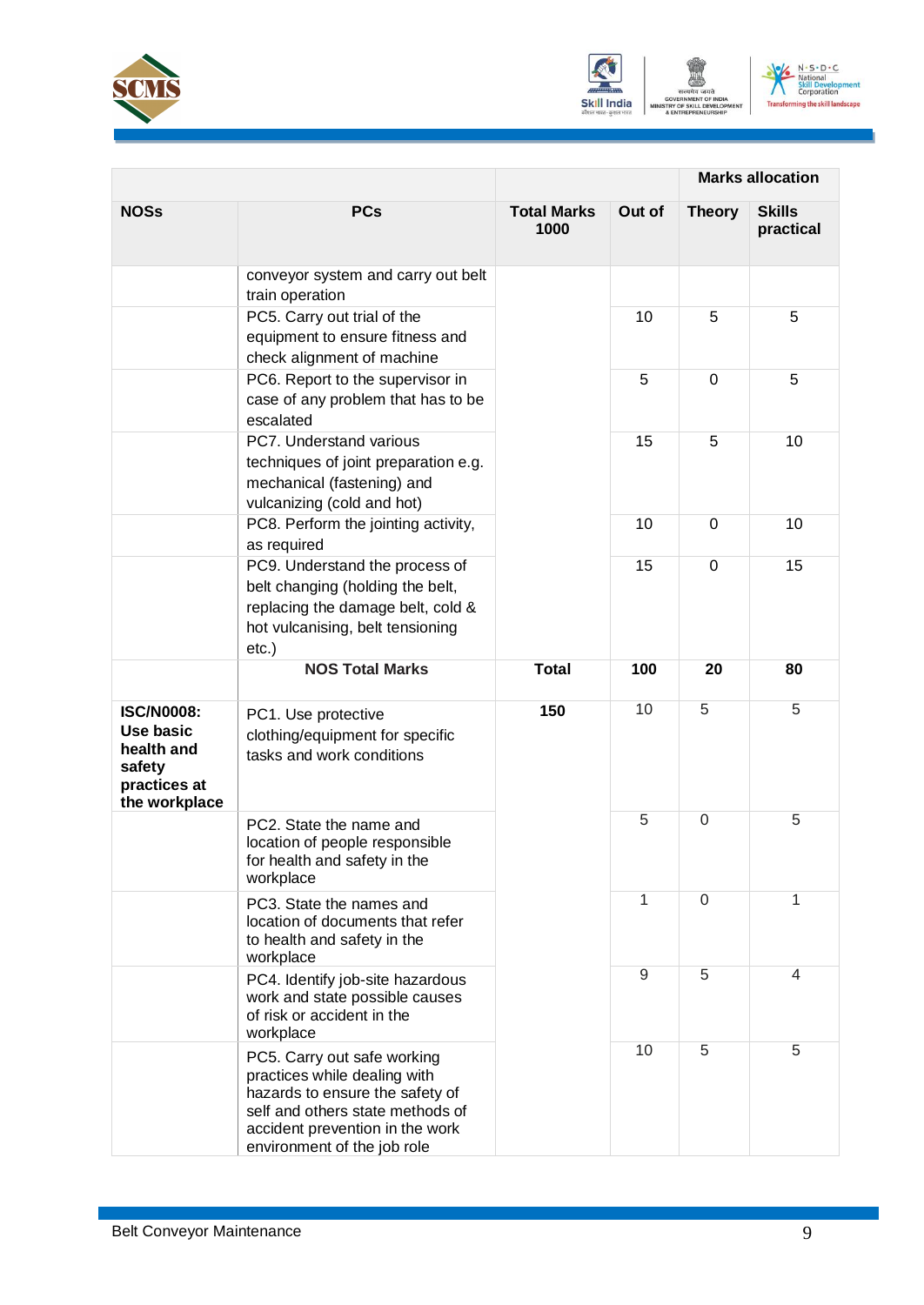





|             |                                                                                                                                                    | <b>Marks allocation</b>    |                |                |                            |
|-------------|----------------------------------------------------------------------------------------------------------------------------------------------------|----------------------------|----------------|----------------|----------------------------|
| <b>NOSs</b> | <b>PCs</b>                                                                                                                                         | <b>Total Marks</b><br>1000 | Out of         | <b>Theory</b>  | <b>Skills</b><br>practical |
|             | PC6. State location of general<br>health and safety equipment in<br>the workplace                                                                  |                            | 5              | $\mathbf 0$    | 5                          |
|             | PC7. Inspect for faults, set up<br>and safely use steps and<br>ladders in general use                                                              |                            | 5              | $\overline{0}$ | 5                          |
|             | PC8. Work safely in and around<br>trenches, elevated places and<br>confined areas                                                                  |                            | 5              | $\mathbf 0$    | 5                          |
|             | PC9. Lift heavy objects safely<br>using correct procedures                                                                                         |                            | 5              | $\mathbf 0$    | 5                          |
|             | PC10. Apply good housekeeping<br>practices at all times                                                                                            |                            | 1              | $\overline{0}$ | 1                          |
|             | PC11. Identify common<br>hazard signs displayed in<br>various areas                                                                                |                            | 6              | 5              | 1                          |
|             | PC12. Retrieve and/or point out<br>documents that refer to health<br>and safety in the workplace                                                   |                            | $\overline{4}$ | $\mathbf 0$    | $\overline{4}$             |
|             | PC13. Use the various<br>appropriate fire extinguishers<br>on different types of fires<br>correctly                                                |                            | 9              | 5              | 4                          |
|             | PC14. Demonstrate rescue<br>techniques applied during fire<br>hazard                                                                               |                            | 10             | 5              | 5                          |
|             | PC15. Demonstrate good<br>housekeeping in order to prevent<br>fire hazards                                                                         |                            | 1              | $\mathbf 0$    | 1                          |
|             | PC16. Demonstrate the<br>correct use of a fire<br>extinguisher                                                                                     |                            | 4              | $\Omega$       | 4                          |
|             | PC17. Demonstrate how to free<br>a person from electrocution                                                                                       |                            | 5              | $\mathbf 0$    | 5                          |
|             | PC18. Administer appropriate<br>first aid to victims as required<br>e.g. in case of bleeding, burns,<br>choking, electric shock,<br>poisoning etc. |                            | 10             | 5              | 5                          |
|             | PC19. Demonstrate basic<br>techniques of bandaging                                                                                                 |                            | 5              | $\Omega$       | 5                          |
|             | PC20. Respond promptly and<br>appropriately to an accident<br>situation or medical emergency<br>in real or simulated                               |                            | 10             | 5              | 5                          |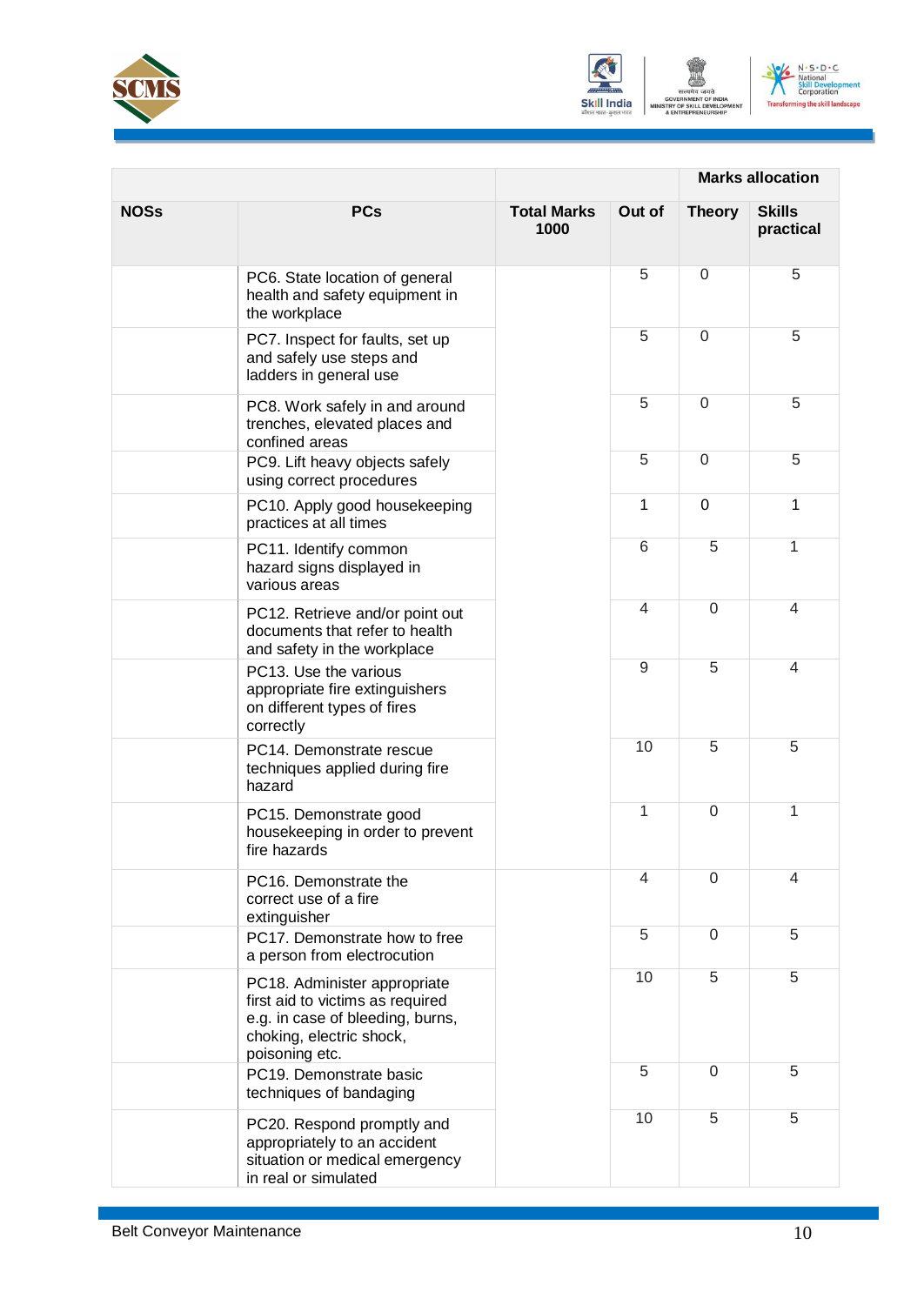





|                                                                   |                                                                                                                                                                                             | <b>Marks allocation</b>    |                |                |                            |
|-------------------------------------------------------------------|---------------------------------------------------------------------------------------------------------------------------------------------------------------------------------------------|----------------------------|----------------|----------------|----------------------------|
| <b>NOSs</b>                                                       | <b>PCs</b>                                                                                                                                                                                  | <b>Total Marks</b><br>1000 | Out of         | <b>Theory</b>  | <b>Skills</b><br>practical |
|                                                                   | environments                                                                                                                                                                                |                            |                |                |                            |
|                                                                   | PC21. Perform and organize<br>loss minimization or rescue<br>activity during an accident in<br>real or simulated environments                                                               |                            | 5              | $\Omega$       | 5                          |
|                                                                   | PC22. Administer first aid to<br>victims in case of a heart attack<br>or cardiac arrest due to electric<br>shock, before the arrival of<br>emergency services in real or<br>simulated cases |                            | 5              | $\Omega$       | 5                          |
|                                                                   | PC23. Demonstrate the artificial<br>respiration and the CPR Process                                                                                                                         |                            | 5              | $\Omega$       | 5                          |
|                                                                   | PC24. Participate in<br>emergency procedures                                                                                                                                                |                            | $\overline{4}$ | $\Omega$       | 4                          |
|                                                                   | PC25. Complete a written<br>accident/incident report or dictate<br>a report to another person, and<br>send report to person<br>responsible                                                  |                            | 10             | 5              | 5                          |
|                                                                   | PC26. Demonstrate correct<br>method to move injured people<br>and others during an emergency                                                                                                |                            | 1              | $\overline{0}$ | 1                          |
|                                                                   | <b>NOS Total Marks</b>                                                                                                                                                                      | <b>Total</b>               | 150            | 45             | 105                        |
| <b>ISC/N0009:</b><br><b>Work</b><br>effectively<br>with<br>others | PC1. Accurately receive<br>information and instructions from<br>the supervisor and fellow<br>workers, getting clarification<br>where required                                               | 100                        | 10             | 5              | 5                          |
|                                                                   | PC2. Accurately pass on<br>information to authorized<br>persons who require it and<br>within agreed timescale and<br>confirm its receipt                                                    |                            | 10             | 5              | 5                          |
|                                                                   | PC3. Provide information to<br>others clearly, at a pace and in a<br>manner that helps them to<br>understand                                                                                |                            | 10             | $\mathbf 0$    | 10                         |
|                                                                   | PC4. Display helpful behavior by<br>assisting others in performing<br>tasks in a positive manner, where<br>required and possible                                                            |                            | 10             | 5              | 5                          |